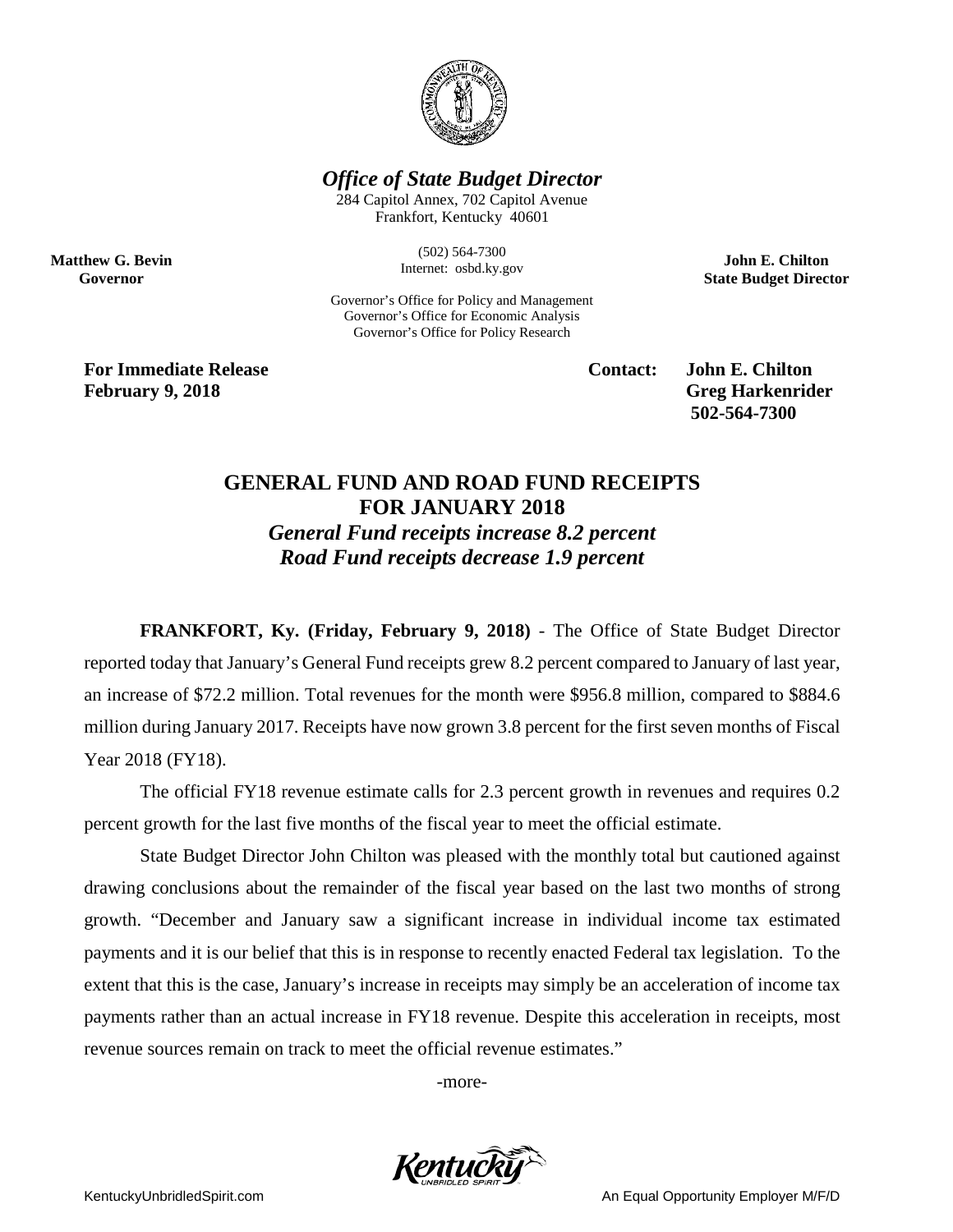Among the major accounts:

- Individual income tax withholding collections grew 4.1 percent for the month and are up 3.6 percent through the first seven months of FY18. As indicated above, estimated tax payments were up 35.9 percent, mostly in early January. The acceleration of estimated tax payments seems to be responsive to changes in the Federal tax rules that eliminate the deductibility of states income taxes in 2018.
- Sales and use tax receipts increased 3.8 percent for the month and are up 2.9 percent yearto-date. However, January's growth was attributable to one-time refund in FY17 that lowered the base of comparison for FY18. Eliminating the effect of the refund, receipts were down 0.5 percent for the month and 2.2 percent year-to-date. The official estimate predicts growth of 3.6 percent for the full fiscal year.
- Corporation income tax receipts rose \$4.0 million for the month and have increased 2.7 percent in the first seven months of the fiscal year.
- Property tax collections declined 3.5 percent in January but have increased 3.9 percent year-to-date.
- Cigarette tax receipts decreased 3.3 percent for the month and have fallen 4.8 percent yearto-date.
- Coal severance tax receipts fell 16.2 percent in January. Collections are down 8.2 percent through the first seven months of the fiscal year.

Road Fund receipts decreased 1.9 percent in January to \$123.3 million. Year-to-date collections have fallen 0.6 percent. Collections for the month were aided by an increase in motor fuels collections but offset by a decline in motor vehicle usage tax receipts. The official Road Fund revenue estimate calls for revenues to decline 0.3 percent for the fiscal year. Based on year-to-date tax collections, revenues must grow 0.1 percent for the remainder of the fiscal year to hit the official forecast.

Among the Road Fund accounts, motor fuels collections rose 4.6 percent. Motor vehicle usage revenue fell 7.7 percent, and license and privilege receipts declined 8.1 percent.

-30-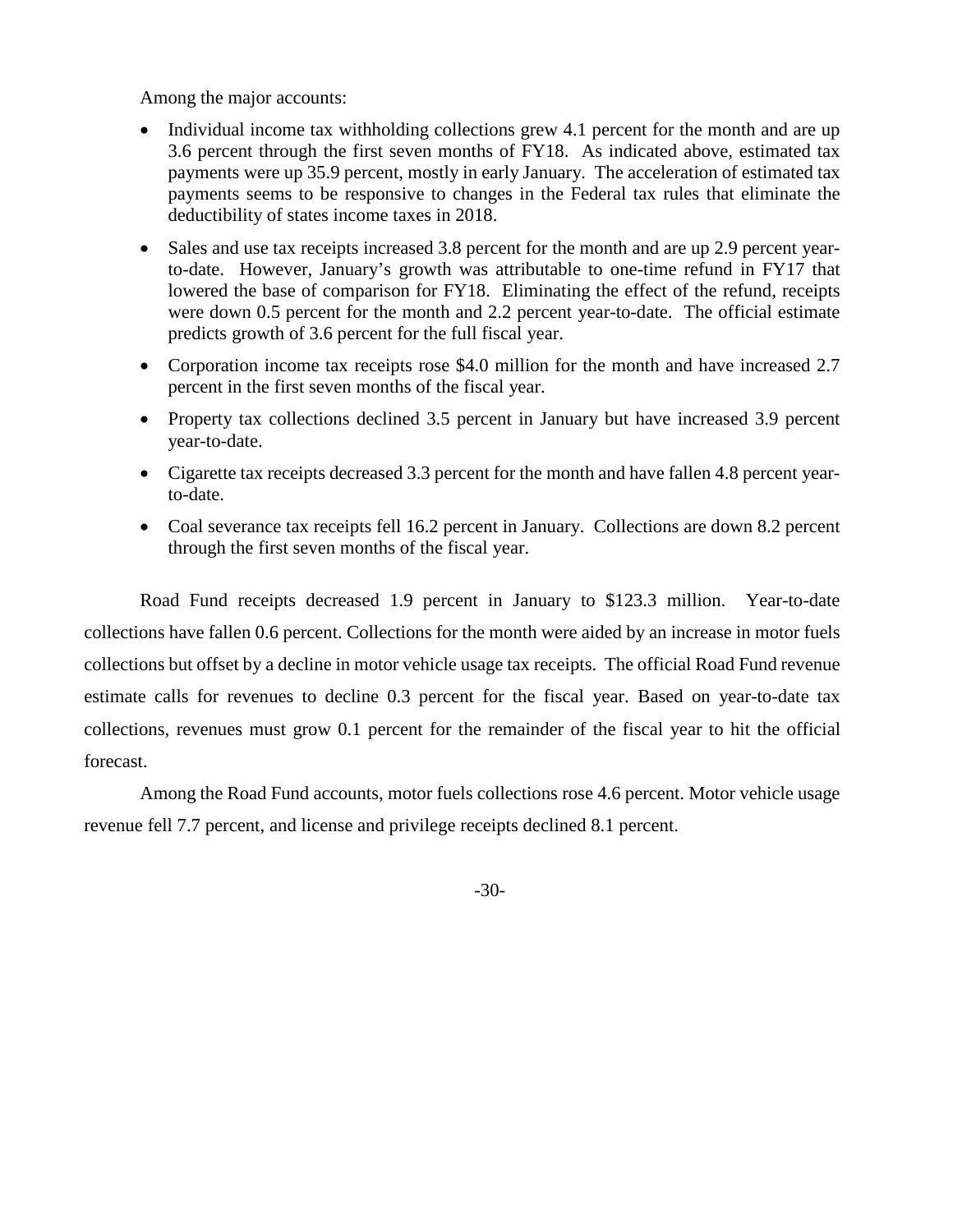## KENTUCKY STATE GOVERNMENT REVENUE <u>1. GENERAL FUND REVENUE</u>

| 2018<br>2017<br>% Change<br>FY 2018<br>FY 2017<br>% Change<br>\$884,596,559<br>8.2%<br>\$6,356,718,492<br>3.8%<br><b>TOTAL GENERAL FUND</b><br>\$956,832,030<br>\$6,124,114,338<br>\$936,189,458<br>7.9%<br>3.8%<br>Tax Receipts<br>\$867,578,980<br>\$6,154,050,197<br>\$5,926,204,058<br>\$375,919,371<br>Sales and Gross Receipts<br>\$387,709,134<br>3.1%<br>\$2,468,186,088<br>\$2,414,050,505<br>2.2%<br>-12.4%<br>$-1.5\%$<br><b>Beer Consumption</b><br>420.944<br>480,610<br>3,732,479<br>3,677,839<br>$-4.9%$<br>$-1.3%$<br>4,541,425<br>4,773,302<br><b>Beer Wholesale</b><br>35,952,317<br>36,417,079<br>$-3.3%$<br>$-4.8%$<br>14,336,094<br>14,829,180<br>120,472,666<br>126,482,607<br>Cigarette<br>16,290<br>$-1.3%$<br>$-1.4%$<br><b>Distilled Spirits Case Sales</b><br>16,074<br>94,442<br>95,761<br><b>Distilled Spirits Consumption</b><br>1,468,278<br>1,495,980<br>$-1.9%$<br>8,667,287<br>8,862,499<br>$-2.2%$<br>0.8%<br>1.3%<br><b>Distilled Spirits Wholesale</b><br>4,878,436<br>4,838,358<br>27,665,223<br>27,312,009<br>$-58.5%$<br>$-1.2%$<br>Insurance Premium<br>55,479<br>133,819<br>46,314,952<br>46,886,900<br>75.5%<br>38.7%<br>Pari-Mutuel<br>686,077<br>391,003<br>3,499,186<br>2,522,497<br>$-96.3%$<br>12.3%<br>Race Track Admission<br>1,307<br>35,573<br>159,457<br>141.991<br>3.8%<br>2,159,931,850<br>2.9%<br>352,274,475<br>339,416,494<br>2,098,868,138<br>Sales and Use<br>0.2%<br>$-5.6%$<br>368,994<br>368,261<br>1,913,350<br>2,026,509<br><b>Wine Consumption</b><br>$-4.4%$<br>$-7.4%$<br>Wine Wholesale<br>2,040,547<br>2,135,422<br>10,609,313<br>11,462,241<br>$-4.8%$<br>$-0.6%$<br>4,945,573<br>5, 196, 155<br>36,329,011<br>36,558,951<br><b>Telecommunications Tax</b><br>$-7.2%$<br>1.8%<br>1,675,173<br>12,899,870<br><b>Other Tobacco Products</b><br>1,804,726<br>12,674,802<br>Floor Stock Tax<br>257<br>4,199<br>$-93.9%$<br>6,040<br>(673)<br>125.1%<br>\$3,541,146<br>\$228,456<br>1450.0%<br>License and Privilege<br>\$2.149.052<br>\$954,918<br>23.2%<br>17.4%<br>Alc. Bev. License Suspension<br>28.333<br>23,000<br>303.700<br>258,703<br><b>Corporation License</b><br>(345)<br>1,442<br>11,741<br>(5,997)<br>23,395<br>$-47.5%$<br>41,035<br>$-95.8%$<br>Corporation Organization<br>44,565<br>967,762<br>10,359<br>45.9%<br>77,941<br>74,004<br>5.3%<br>Occupational Licenses<br>7,100<br>3,150<br>46,000<br>$-93.2%$<br>232,200<br>2.1%<br>Race Track License<br>227,475<br>159.2%<br><b>Bank Franchise Tax</b><br>2,035,740<br>785,401<br>2,481,388<br>(1,695,168)<br>---<br>$-2.1%$<br>2.1%<br><b>Driver License Fees</b><br>48,419<br>47,411<br>401,677<br>393,141<br>\$10,305,790<br>\$11,038,329<br>$-6.6%$<br>\$76,281,718<br>$-2.3%$<br><b>Natural Resources</b><br>\$74,557,071<br>$-8.2%$<br>$-16.2%$<br>Coal Severance<br>7,469,654<br>8,913,324<br>54,097,120<br>58,937,096<br>$-0.8%$<br>Oil Production<br>455,261<br>450,237<br>1.1%<br>2,873,500<br>2,898,115<br>$-9.8%$<br>988,904<br>7.3%<br><b>Minerals Severance</b><br>1,095,818<br>11,935,635<br>11,119,517<br>140.4%<br>69.8%<br><b>Natural Gas Severance</b><br>1,391,970<br>578,950<br>5,650,815<br>3,326,990<br>\$2,917,022,433<br>5.1%<br>\$449,394,004<br>\$389,760,350<br>15.3%<br>\$3,066,626,417<br>Income<br>42.9%<br>2.7%<br>Corporation<br>13,255,523<br>9,277,536<br>288,613,628<br>280,998,165<br>428, 122, 163<br>373,394,529<br>14.7%<br>2,531,585,979<br>5.2%<br>Individual<br>2,664,248,139<br>8.9%<br><b>Limited Liability Entity</b><br>13.1%<br>8,016,318<br>7,088,285<br>113,764,650<br>104,438,289<br>\$84,656,153<br>$-3.5%$<br>\$497,536,535<br>\$478,894,311<br>3.9%<br>\$81,716,972<br>Property<br>$-35.7%$<br>Building & Loan Association<br>9,883<br>15.372<br>0<br>0<br>$---$<br>$-2.6%$<br>3.6%<br>General - Real<br>56.647.147<br>58.131.698<br>266,049,052<br>256,802,572<br>8.7%<br>General - Tangible<br>24,050,432<br>24,710,952<br>$-2.7%$<br>173,113,465<br>159,261,688<br>11.2%<br>Omitted & Delinquent<br>(315,087)<br>(1,315,609)<br>8,890,939<br>7,994,066<br>$---$<br>$-60.7%$<br>$-10.2%$<br><b>Public Service</b><br>1,175,772<br>2,993,278<br>48,254,564<br>53,741,553<br>158,708<br>135,834<br>16.8%<br>1,218,632<br>1,079,061<br>12.9%<br>Other<br>\$3,160,674<br>\$3,429,701<br>$-7.8%$<br>\$30,156,750<br>\$26,014,468<br>15.9%<br>Inheritance Tax<br>\$1,753,832<br>\$1,820,157<br>$-3.6%$<br>\$13,446,191<br>\$13,712,168<br>$-1.9%$<br>Miscellaneous<br>$-4.2%$<br><b>Legal Process</b><br>872,322<br>984,090<br>$-11.4%$<br>7,248,992<br>7,569,336<br>877,300<br>5.7%<br>1.6%<br>T. V. A. In Lieu Payments<br>830,072<br>6,189,109<br>6,093,053<br>$-83.7%$<br>4,210<br>$-29.8%$<br>Other<br>5,995<br>8,090<br>49,779<br><b>Nontax Receipts</b><br>\$20,230,399<br>24.9%<br>\$200,065,010<br>\$16,203,186<br>\$194,844,817<br>2.7%<br>2.4%<br><b>Departmental Fees</b><br>$-2.8%$<br>1,758,604<br>1,809,122<br>9,478,158<br>9,257,781<br>PSC Assessment Fee<br>862<br>111<br>675.3%<br>15,826,299<br>13,031,431<br>21.4%<br>1,302,979<br>1,321,058<br>$-1.4%$<br>10,617,447<br>$-6.6%$<br>Fines & Forfeitures<br>9,911,752<br>(595, 638)<br>(145, 754)<br>(3,839,060)<br>(472, 758)<br>Income on Investments<br>--- |         | <b>JANUARY</b> | <b>JANUARY</b> |      | <b>JULY THROUGH JANUARY</b> |               |         |
|---------------------------------------------------------------------------------------------------------------------------------------------------------------------------------------------------------------------------------------------------------------------------------------------------------------------------------------------------------------------------------------------------------------------------------------------------------------------------------------------------------------------------------------------------------------------------------------------------------------------------------------------------------------------------------------------------------------------------------------------------------------------------------------------------------------------------------------------------------------------------------------------------------------------------------------------------------------------------------------------------------------------------------------------------------------------------------------------------------------------------------------------------------------------------------------------------------------------------------------------------------------------------------------------------------------------------------------------------------------------------------------------------------------------------------------------------------------------------------------------------------------------------------------------------------------------------------------------------------------------------------------------------------------------------------------------------------------------------------------------------------------------------------------------------------------------------------------------------------------------------------------------------------------------------------------------------------------------------------------------------------------------------------------------------------------------------------------------------------------------------------------------------------------------------------------------------------------------------------------------------------------------------------------------------------------------------------------------------------------------------------------------------------------------------------------------------------------------------------------------------------------------------------------------------------------------------------------------------------------------------------------------------------------------------------------------------------------------------------------------------------------------------------------------------------------------------------------------------------------------------------------------------------------------------------------------------------------------------------------------------------------------------------------------------------------------------------------------------------------------------------------------------------------------------------------------------------------------------------------------------------------------------------------------------------------------------------------------------------------------------------------------------------------------------------------------------------------------------------------------------------------------------------------------------------------------------------------------------------------------------------------------------------------------------------------------------------------------------------------------------------------------------------------------------------------------------------------------------------------------------------------------------------------------------------------------------------------------------------------------------------------------------------------------------------------------------------------------------------------------------------------------------------------------------------------------------------------------------------------------------------------------------------------------------------------------------------------------------------------------------------------------------------------------------------------------------------------------------------------------------------------------------------------------------------------------------------------------------------------------------------------------------------------------------------------------------------------------------------------------------------------------------------------------------------------------------------------------------------------------------------------------------------------------------------------------------------------------------------------------------------------------------------------------------------------------------------------------------------------------------------------------------------------------------------------------------------------------------|---------|----------------|----------------|------|-----------------------------|---------------|---------|
|                                                                                                                                                                                                                                                                                                                                                                                                                                                                                                                                                                                                                                                                                                                                                                                                                                                                                                                                                                                                                                                                                                                                                                                                                                                                                                                                                                                                                                                                                                                                                                                                                                                                                                                                                                                                                                                                                                                                                                                                                                                                                                                                                                                                                                                                                                                                                                                                                                                                                                                                                                                                                                                                                                                                                                                                                                                                                                                                                                                                                                                                                                                                                                                                                                                                                                                                                                                                                                                                                                                                                                                                                                                                                                                                                                                                                                                                                                                                                                                                                                                                                                                                                                                                                                                                                                                                                                                                                                                                                                                                                                                                                                                                                                                                                                                                                                                                                                                                                                                                                                                                                                                                                                                                                           |         |                |                |      |                             |               |         |
|                                                                                                                                                                                                                                                                                                                                                                                                                                                                                                                                                                                                                                                                                                                                                                                                                                                                                                                                                                                                                                                                                                                                                                                                                                                                                                                                                                                                                                                                                                                                                                                                                                                                                                                                                                                                                                                                                                                                                                                                                                                                                                                                                                                                                                                                                                                                                                                                                                                                                                                                                                                                                                                                                                                                                                                                                                                                                                                                                                                                                                                                                                                                                                                                                                                                                                                                                                                                                                                                                                                                                                                                                                                                                                                                                                                                                                                                                                                                                                                                                                                                                                                                                                                                                                                                                                                                                                                                                                                                                                                                                                                                                                                                                                                                                                                                                                                                                                                                                                                                                                                                                                                                                                                                                           |         |                |                |      |                             |               |         |
|                                                                                                                                                                                                                                                                                                                                                                                                                                                                                                                                                                                                                                                                                                                                                                                                                                                                                                                                                                                                                                                                                                                                                                                                                                                                                                                                                                                                                                                                                                                                                                                                                                                                                                                                                                                                                                                                                                                                                                                                                                                                                                                                                                                                                                                                                                                                                                                                                                                                                                                                                                                                                                                                                                                                                                                                                                                                                                                                                                                                                                                                                                                                                                                                                                                                                                                                                                                                                                                                                                                                                                                                                                                                                                                                                                                                                                                                                                                                                                                                                                                                                                                                                                                                                                                                                                                                                                                                                                                                                                                                                                                                                                                                                                                                                                                                                                                                                                                                                                                                                                                                                                                                                                                                                           |         |                |                |      |                             |               |         |
|                                                                                                                                                                                                                                                                                                                                                                                                                                                                                                                                                                                                                                                                                                                                                                                                                                                                                                                                                                                                                                                                                                                                                                                                                                                                                                                                                                                                                                                                                                                                                                                                                                                                                                                                                                                                                                                                                                                                                                                                                                                                                                                                                                                                                                                                                                                                                                                                                                                                                                                                                                                                                                                                                                                                                                                                                                                                                                                                                                                                                                                                                                                                                                                                                                                                                                                                                                                                                                                                                                                                                                                                                                                                                                                                                                                                                                                                                                                                                                                                                                                                                                                                                                                                                                                                                                                                                                                                                                                                                                                                                                                                                                                                                                                                                                                                                                                                                                                                                                                                                                                                                                                                                                                                                           |         |                |                |      |                             |               |         |
|                                                                                                                                                                                                                                                                                                                                                                                                                                                                                                                                                                                                                                                                                                                                                                                                                                                                                                                                                                                                                                                                                                                                                                                                                                                                                                                                                                                                                                                                                                                                                                                                                                                                                                                                                                                                                                                                                                                                                                                                                                                                                                                                                                                                                                                                                                                                                                                                                                                                                                                                                                                                                                                                                                                                                                                                                                                                                                                                                                                                                                                                                                                                                                                                                                                                                                                                                                                                                                                                                                                                                                                                                                                                                                                                                                                                                                                                                                                                                                                                                                                                                                                                                                                                                                                                                                                                                                                                                                                                                                                                                                                                                                                                                                                                                                                                                                                                                                                                                                                                                                                                                                                                                                                                                           |         |                |                |      |                             |               |         |
|                                                                                                                                                                                                                                                                                                                                                                                                                                                                                                                                                                                                                                                                                                                                                                                                                                                                                                                                                                                                                                                                                                                                                                                                                                                                                                                                                                                                                                                                                                                                                                                                                                                                                                                                                                                                                                                                                                                                                                                                                                                                                                                                                                                                                                                                                                                                                                                                                                                                                                                                                                                                                                                                                                                                                                                                                                                                                                                                                                                                                                                                                                                                                                                                                                                                                                                                                                                                                                                                                                                                                                                                                                                                                                                                                                                                                                                                                                                                                                                                                                                                                                                                                                                                                                                                                                                                                                                                                                                                                                                                                                                                                                                                                                                                                                                                                                                                                                                                                                                                                                                                                                                                                                                                                           |         |                |                |      |                             |               |         |
|                                                                                                                                                                                                                                                                                                                                                                                                                                                                                                                                                                                                                                                                                                                                                                                                                                                                                                                                                                                                                                                                                                                                                                                                                                                                                                                                                                                                                                                                                                                                                                                                                                                                                                                                                                                                                                                                                                                                                                                                                                                                                                                                                                                                                                                                                                                                                                                                                                                                                                                                                                                                                                                                                                                                                                                                                                                                                                                                                                                                                                                                                                                                                                                                                                                                                                                                                                                                                                                                                                                                                                                                                                                                                                                                                                                                                                                                                                                                                                                                                                                                                                                                                                                                                                                                                                                                                                                                                                                                                                                                                                                                                                                                                                                                                                                                                                                                                                                                                                                                                                                                                                                                                                                                                           |         |                |                |      |                             |               |         |
|                                                                                                                                                                                                                                                                                                                                                                                                                                                                                                                                                                                                                                                                                                                                                                                                                                                                                                                                                                                                                                                                                                                                                                                                                                                                                                                                                                                                                                                                                                                                                                                                                                                                                                                                                                                                                                                                                                                                                                                                                                                                                                                                                                                                                                                                                                                                                                                                                                                                                                                                                                                                                                                                                                                                                                                                                                                                                                                                                                                                                                                                                                                                                                                                                                                                                                                                                                                                                                                                                                                                                                                                                                                                                                                                                                                                                                                                                                                                                                                                                                                                                                                                                                                                                                                                                                                                                                                                                                                                                                                                                                                                                                                                                                                                                                                                                                                                                                                                                                                                                                                                                                                                                                                                                           |         |                |                |      |                             |               |         |
|                                                                                                                                                                                                                                                                                                                                                                                                                                                                                                                                                                                                                                                                                                                                                                                                                                                                                                                                                                                                                                                                                                                                                                                                                                                                                                                                                                                                                                                                                                                                                                                                                                                                                                                                                                                                                                                                                                                                                                                                                                                                                                                                                                                                                                                                                                                                                                                                                                                                                                                                                                                                                                                                                                                                                                                                                                                                                                                                                                                                                                                                                                                                                                                                                                                                                                                                                                                                                                                                                                                                                                                                                                                                                                                                                                                                                                                                                                                                                                                                                                                                                                                                                                                                                                                                                                                                                                                                                                                                                                                                                                                                                                                                                                                                                                                                                                                                                                                                                                                                                                                                                                                                                                                                                           |         |                |                |      |                             |               |         |
|                                                                                                                                                                                                                                                                                                                                                                                                                                                                                                                                                                                                                                                                                                                                                                                                                                                                                                                                                                                                                                                                                                                                                                                                                                                                                                                                                                                                                                                                                                                                                                                                                                                                                                                                                                                                                                                                                                                                                                                                                                                                                                                                                                                                                                                                                                                                                                                                                                                                                                                                                                                                                                                                                                                                                                                                                                                                                                                                                                                                                                                                                                                                                                                                                                                                                                                                                                                                                                                                                                                                                                                                                                                                                                                                                                                                                                                                                                                                                                                                                                                                                                                                                                                                                                                                                                                                                                                                                                                                                                                                                                                                                                                                                                                                                                                                                                                                                                                                                                                                                                                                                                                                                                                                                           |         |                |                |      |                             |               |         |
|                                                                                                                                                                                                                                                                                                                                                                                                                                                                                                                                                                                                                                                                                                                                                                                                                                                                                                                                                                                                                                                                                                                                                                                                                                                                                                                                                                                                                                                                                                                                                                                                                                                                                                                                                                                                                                                                                                                                                                                                                                                                                                                                                                                                                                                                                                                                                                                                                                                                                                                                                                                                                                                                                                                                                                                                                                                                                                                                                                                                                                                                                                                                                                                                                                                                                                                                                                                                                                                                                                                                                                                                                                                                                                                                                                                                                                                                                                                                                                                                                                                                                                                                                                                                                                                                                                                                                                                                                                                                                                                                                                                                                                                                                                                                                                                                                                                                                                                                                                                                                                                                                                                                                                                                                           |         |                |                |      |                             |               |         |
|                                                                                                                                                                                                                                                                                                                                                                                                                                                                                                                                                                                                                                                                                                                                                                                                                                                                                                                                                                                                                                                                                                                                                                                                                                                                                                                                                                                                                                                                                                                                                                                                                                                                                                                                                                                                                                                                                                                                                                                                                                                                                                                                                                                                                                                                                                                                                                                                                                                                                                                                                                                                                                                                                                                                                                                                                                                                                                                                                                                                                                                                                                                                                                                                                                                                                                                                                                                                                                                                                                                                                                                                                                                                                                                                                                                                                                                                                                                                                                                                                                                                                                                                                                                                                                                                                                                                                                                                                                                                                                                                                                                                                                                                                                                                                                                                                                                                                                                                                                                                                                                                                                                                                                                                                           |         |                |                |      |                             |               |         |
|                                                                                                                                                                                                                                                                                                                                                                                                                                                                                                                                                                                                                                                                                                                                                                                                                                                                                                                                                                                                                                                                                                                                                                                                                                                                                                                                                                                                                                                                                                                                                                                                                                                                                                                                                                                                                                                                                                                                                                                                                                                                                                                                                                                                                                                                                                                                                                                                                                                                                                                                                                                                                                                                                                                                                                                                                                                                                                                                                                                                                                                                                                                                                                                                                                                                                                                                                                                                                                                                                                                                                                                                                                                                                                                                                                                                                                                                                                                                                                                                                                                                                                                                                                                                                                                                                                                                                                                                                                                                                                                                                                                                                                                                                                                                                                                                                                                                                                                                                                                                                                                                                                                                                                                                                           |         |                |                |      |                             |               |         |
|                                                                                                                                                                                                                                                                                                                                                                                                                                                                                                                                                                                                                                                                                                                                                                                                                                                                                                                                                                                                                                                                                                                                                                                                                                                                                                                                                                                                                                                                                                                                                                                                                                                                                                                                                                                                                                                                                                                                                                                                                                                                                                                                                                                                                                                                                                                                                                                                                                                                                                                                                                                                                                                                                                                                                                                                                                                                                                                                                                                                                                                                                                                                                                                                                                                                                                                                                                                                                                                                                                                                                                                                                                                                                                                                                                                                                                                                                                                                                                                                                                                                                                                                                                                                                                                                                                                                                                                                                                                                                                                                                                                                                                                                                                                                                                                                                                                                                                                                                                                                                                                                                                                                                                                                                           |         |                |                |      |                             |               |         |
|                                                                                                                                                                                                                                                                                                                                                                                                                                                                                                                                                                                                                                                                                                                                                                                                                                                                                                                                                                                                                                                                                                                                                                                                                                                                                                                                                                                                                                                                                                                                                                                                                                                                                                                                                                                                                                                                                                                                                                                                                                                                                                                                                                                                                                                                                                                                                                                                                                                                                                                                                                                                                                                                                                                                                                                                                                                                                                                                                                                                                                                                                                                                                                                                                                                                                                                                                                                                                                                                                                                                                                                                                                                                                                                                                                                                                                                                                                                                                                                                                                                                                                                                                                                                                                                                                                                                                                                                                                                                                                                                                                                                                                                                                                                                                                                                                                                                                                                                                                                                                                                                                                                                                                                                                           |         |                |                |      |                             |               |         |
|                                                                                                                                                                                                                                                                                                                                                                                                                                                                                                                                                                                                                                                                                                                                                                                                                                                                                                                                                                                                                                                                                                                                                                                                                                                                                                                                                                                                                                                                                                                                                                                                                                                                                                                                                                                                                                                                                                                                                                                                                                                                                                                                                                                                                                                                                                                                                                                                                                                                                                                                                                                                                                                                                                                                                                                                                                                                                                                                                                                                                                                                                                                                                                                                                                                                                                                                                                                                                                                                                                                                                                                                                                                                                                                                                                                                                                                                                                                                                                                                                                                                                                                                                                                                                                                                                                                                                                                                                                                                                                                                                                                                                                                                                                                                                                                                                                                                                                                                                                                                                                                                                                                                                                                                                           |         |                |                |      |                             |               |         |
|                                                                                                                                                                                                                                                                                                                                                                                                                                                                                                                                                                                                                                                                                                                                                                                                                                                                                                                                                                                                                                                                                                                                                                                                                                                                                                                                                                                                                                                                                                                                                                                                                                                                                                                                                                                                                                                                                                                                                                                                                                                                                                                                                                                                                                                                                                                                                                                                                                                                                                                                                                                                                                                                                                                                                                                                                                                                                                                                                                                                                                                                                                                                                                                                                                                                                                                                                                                                                                                                                                                                                                                                                                                                                                                                                                                                                                                                                                                                                                                                                                                                                                                                                                                                                                                                                                                                                                                                                                                                                                                                                                                                                                                                                                                                                                                                                                                                                                                                                                                                                                                                                                                                                                                                                           |         |                |                |      |                             |               |         |
|                                                                                                                                                                                                                                                                                                                                                                                                                                                                                                                                                                                                                                                                                                                                                                                                                                                                                                                                                                                                                                                                                                                                                                                                                                                                                                                                                                                                                                                                                                                                                                                                                                                                                                                                                                                                                                                                                                                                                                                                                                                                                                                                                                                                                                                                                                                                                                                                                                                                                                                                                                                                                                                                                                                                                                                                                                                                                                                                                                                                                                                                                                                                                                                                                                                                                                                                                                                                                                                                                                                                                                                                                                                                                                                                                                                                                                                                                                                                                                                                                                                                                                                                                                                                                                                                                                                                                                                                                                                                                                                                                                                                                                                                                                                                                                                                                                                                                                                                                                                                                                                                                                                                                                                                                           |         |                |                |      |                             |               |         |
|                                                                                                                                                                                                                                                                                                                                                                                                                                                                                                                                                                                                                                                                                                                                                                                                                                                                                                                                                                                                                                                                                                                                                                                                                                                                                                                                                                                                                                                                                                                                                                                                                                                                                                                                                                                                                                                                                                                                                                                                                                                                                                                                                                                                                                                                                                                                                                                                                                                                                                                                                                                                                                                                                                                                                                                                                                                                                                                                                                                                                                                                                                                                                                                                                                                                                                                                                                                                                                                                                                                                                                                                                                                                                                                                                                                                                                                                                                                                                                                                                                                                                                                                                                                                                                                                                                                                                                                                                                                                                                                                                                                                                                                                                                                                                                                                                                                                                                                                                                                                                                                                                                                                                                                                                           |         |                |                |      |                             |               |         |
|                                                                                                                                                                                                                                                                                                                                                                                                                                                                                                                                                                                                                                                                                                                                                                                                                                                                                                                                                                                                                                                                                                                                                                                                                                                                                                                                                                                                                                                                                                                                                                                                                                                                                                                                                                                                                                                                                                                                                                                                                                                                                                                                                                                                                                                                                                                                                                                                                                                                                                                                                                                                                                                                                                                                                                                                                                                                                                                                                                                                                                                                                                                                                                                                                                                                                                                                                                                                                                                                                                                                                                                                                                                                                                                                                                                                                                                                                                                                                                                                                                                                                                                                                                                                                                                                                                                                                                                                                                                                                                                                                                                                                                                                                                                                                                                                                                                                                                                                                                                                                                                                                                                                                                                                                           |         |                |                |      |                             |               |         |
|                                                                                                                                                                                                                                                                                                                                                                                                                                                                                                                                                                                                                                                                                                                                                                                                                                                                                                                                                                                                                                                                                                                                                                                                                                                                                                                                                                                                                                                                                                                                                                                                                                                                                                                                                                                                                                                                                                                                                                                                                                                                                                                                                                                                                                                                                                                                                                                                                                                                                                                                                                                                                                                                                                                                                                                                                                                                                                                                                                                                                                                                                                                                                                                                                                                                                                                                                                                                                                                                                                                                                                                                                                                                                                                                                                                                                                                                                                                                                                                                                                                                                                                                                                                                                                                                                                                                                                                                                                                                                                                                                                                                                                                                                                                                                                                                                                                                                                                                                                                                                                                                                                                                                                                                                           |         |                |                |      |                             |               |         |
|                                                                                                                                                                                                                                                                                                                                                                                                                                                                                                                                                                                                                                                                                                                                                                                                                                                                                                                                                                                                                                                                                                                                                                                                                                                                                                                                                                                                                                                                                                                                                                                                                                                                                                                                                                                                                                                                                                                                                                                                                                                                                                                                                                                                                                                                                                                                                                                                                                                                                                                                                                                                                                                                                                                                                                                                                                                                                                                                                                                                                                                                                                                                                                                                                                                                                                                                                                                                                                                                                                                                                                                                                                                                                                                                                                                                                                                                                                                                                                                                                                                                                                                                                                                                                                                                                                                                                                                                                                                                                                                                                                                                                                                                                                                                                                                                                                                                                                                                                                                                                                                                                                                                                                                                                           |         |                |                |      |                             |               |         |
|                                                                                                                                                                                                                                                                                                                                                                                                                                                                                                                                                                                                                                                                                                                                                                                                                                                                                                                                                                                                                                                                                                                                                                                                                                                                                                                                                                                                                                                                                                                                                                                                                                                                                                                                                                                                                                                                                                                                                                                                                                                                                                                                                                                                                                                                                                                                                                                                                                                                                                                                                                                                                                                                                                                                                                                                                                                                                                                                                                                                                                                                                                                                                                                                                                                                                                                                                                                                                                                                                                                                                                                                                                                                                                                                                                                                                                                                                                                                                                                                                                                                                                                                                                                                                                                                                                                                                                                                                                                                                                                                                                                                                                                                                                                                                                                                                                                                                                                                                                                                                                                                                                                                                                                                                           |         |                |                |      |                             |               |         |
|                                                                                                                                                                                                                                                                                                                                                                                                                                                                                                                                                                                                                                                                                                                                                                                                                                                                                                                                                                                                                                                                                                                                                                                                                                                                                                                                                                                                                                                                                                                                                                                                                                                                                                                                                                                                                                                                                                                                                                                                                                                                                                                                                                                                                                                                                                                                                                                                                                                                                                                                                                                                                                                                                                                                                                                                                                                                                                                                                                                                                                                                                                                                                                                                                                                                                                                                                                                                                                                                                                                                                                                                                                                                                                                                                                                                                                                                                                                                                                                                                                                                                                                                                                                                                                                                                                                                                                                                                                                                                                                                                                                                                                                                                                                                                                                                                                                                                                                                                                                                                                                                                                                                                                                                                           |         |                |                |      |                             |               |         |
|                                                                                                                                                                                                                                                                                                                                                                                                                                                                                                                                                                                                                                                                                                                                                                                                                                                                                                                                                                                                                                                                                                                                                                                                                                                                                                                                                                                                                                                                                                                                                                                                                                                                                                                                                                                                                                                                                                                                                                                                                                                                                                                                                                                                                                                                                                                                                                                                                                                                                                                                                                                                                                                                                                                                                                                                                                                                                                                                                                                                                                                                                                                                                                                                                                                                                                                                                                                                                                                                                                                                                                                                                                                                                                                                                                                                                                                                                                                                                                                                                                                                                                                                                                                                                                                                                                                                                                                                                                                                                                                                                                                                                                                                                                                                                                                                                                                                                                                                                                                                                                                                                                                                                                                                                           |         |                |                |      |                             |               |         |
|                                                                                                                                                                                                                                                                                                                                                                                                                                                                                                                                                                                                                                                                                                                                                                                                                                                                                                                                                                                                                                                                                                                                                                                                                                                                                                                                                                                                                                                                                                                                                                                                                                                                                                                                                                                                                                                                                                                                                                                                                                                                                                                                                                                                                                                                                                                                                                                                                                                                                                                                                                                                                                                                                                                                                                                                                                                                                                                                                                                                                                                                                                                                                                                                                                                                                                                                                                                                                                                                                                                                                                                                                                                                                                                                                                                                                                                                                                                                                                                                                                                                                                                                                                                                                                                                                                                                                                                                                                                                                                                                                                                                                                                                                                                                                                                                                                                                                                                                                                                                                                                                                                                                                                                                                           |         |                |                |      |                             |               |         |
|                                                                                                                                                                                                                                                                                                                                                                                                                                                                                                                                                                                                                                                                                                                                                                                                                                                                                                                                                                                                                                                                                                                                                                                                                                                                                                                                                                                                                                                                                                                                                                                                                                                                                                                                                                                                                                                                                                                                                                                                                                                                                                                                                                                                                                                                                                                                                                                                                                                                                                                                                                                                                                                                                                                                                                                                                                                                                                                                                                                                                                                                                                                                                                                                                                                                                                                                                                                                                                                                                                                                                                                                                                                                                                                                                                                                                                                                                                                                                                                                                                                                                                                                                                                                                                                                                                                                                                                                                                                                                                                                                                                                                                                                                                                                                                                                                                                                                                                                                                                                                                                                                                                                                                                                                           |         |                |                |      |                             |               |         |
|                                                                                                                                                                                                                                                                                                                                                                                                                                                                                                                                                                                                                                                                                                                                                                                                                                                                                                                                                                                                                                                                                                                                                                                                                                                                                                                                                                                                                                                                                                                                                                                                                                                                                                                                                                                                                                                                                                                                                                                                                                                                                                                                                                                                                                                                                                                                                                                                                                                                                                                                                                                                                                                                                                                                                                                                                                                                                                                                                                                                                                                                                                                                                                                                                                                                                                                                                                                                                                                                                                                                                                                                                                                                                                                                                                                                                                                                                                                                                                                                                                                                                                                                                                                                                                                                                                                                                                                                                                                                                                                                                                                                                                                                                                                                                                                                                                                                                                                                                                                                                                                                                                                                                                                                                           |         |                |                |      |                             |               |         |
|                                                                                                                                                                                                                                                                                                                                                                                                                                                                                                                                                                                                                                                                                                                                                                                                                                                                                                                                                                                                                                                                                                                                                                                                                                                                                                                                                                                                                                                                                                                                                                                                                                                                                                                                                                                                                                                                                                                                                                                                                                                                                                                                                                                                                                                                                                                                                                                                                                                                                                                                                                                                                                                                                                                                                                                                                                                                                                                                                                                                                                                                                                                                                                                                                                                                                                                                                                                                                                                                                                                                                                                                                                                                                                                                                                                                                                                                                                                                                                                                                                                                                                                                                                                                                                                                                                                                                                                                                                                                                                                                                                                                                                                                                                                                                                                                                                                                                                                                                                                                                                                                                                                                                                                                                           |         |                |                |      |                             |               |         |
|                                                                                                                                                                                                                                                                                                                                                                                                                                                                                                                                                                                                                                                                                                                                                                                                                                                                                                                                                                                                                                                                                                                                                                                                                                                                                                                                                                                                                                                                                                                                                                                                                                                                                                                                                                                                                                                                                                                                                                                                                                                                                                                                                                                                                                                                                                                                                                                                                                                                                                                                                                                                                                                                                                                                                                                                                                                                                                                                                                                                                                                                                                                                                                                                                                                                                                                                                                                                                                                                                                                                                                                                                                                                                                                                                                                                                                                                                                                                                                                                                                                                                                                                                                                                                                                                                                                                                                                                                                                                                                                                                                                                                                                                                                                                                                                                                                                                                                                                                                                                                                                                                                                                                                                                                           |         |                |                |      |                             |               |         |
|                                                                                                                                                                                                                                                                                                                                                                                                                                                                                                                                                                                                                                                                                                                                                                                                                                                                                                                                                                                                                                                                                                                                                                                                                                                                                                                                                                                                                                                                                                                                                                                                                                                                                                                                                                                                                                                                                                                                                                                                                                                                                                                                                                                                                                                                                                                                                                                                                                                                                                                                                                                                                                                                                                                                                                                                                                                                                                                                                                                                                                                                                                                                                                                                                                                                                                                                                                                                                                                                                                                                                                                                                                                                                                                                                                                                                                                                                                                                                                                                                                                                                                                                                                                                                                                                                                                                                                                                                                                                                                                                                                                                                                                                                                                                                                                                                                                                                                                                                                                                                                                                                                                                                                                                                           |         |                |                |      |                             |               |         |
|                                                                                                                                                                                                                                                                                                                                                                                                                                                                                                                                                                                                                                                                                                                                                                                                                                                                                                                                                                                                                                                                                                                                                                                                                                                                                                                                                                                                                                                                                                                                                                                                                                                                                                                                                                                                                                                                                                                                                                                                                                                                                                                                                                                                                                                                                                                                                                                                                                                                                                                                                                                                                                                                                                                                                                                                                                                                                                                                                                                                                                                                                                                                                                                                                                                                                                                                                                                                                                                                                                                                                                                                                                                                                                                                                                                                                                                                                                                                                                                                                                                                                                                                                                                                                                                                                                                                                                                                                                                                                                                                                                                                                                                                                                                                                                                                                                                                                                                                                                                                                                                                                                                                                                                                                           |         |                |                |      |                             |               |         |
|                                                                                                                                                                                                                                                                                                                                                                                                                                                                                                                                                                                                                                                                                                                                                                                                                                                                                                                                                                                                                                                                                                                                                                                                                                                                                                                                                                                                                                                                                                                                                                                                                                                                                                                                                                                                                                                                                                                                                                                                                                                                                                                                                                                                                                                                                                                                                                                                                                                                                                                                                                                                                                                                                                                                                                                                                                                                                                                                                                                                                                                                                                                                                                                                                                                                                                                                                                                                                                                                                                                                                                                                                                                                                                                                                                                                                                                                                                                                                                                                                                                                                                                                                                                                                                                                                                                                                                                                                                                                                                                                                                                                                                                                                                                                                                                                                                                                                                                                                                                                                                                                                                                                                                                                                           |         |                |                |      |                             |               |         |
|                                                                                                                                                                                                                                                                                                                                                                                                                                                                                                                                                                                                                                                                                                                                                                                                                                                                                                                                                                                                                                                                                                                                                                                                                                                                                                                                                                                                                                                                                                                                                                                                                                                                                                                                                                                                                                                                                                                                                                                                                                                                                                                                                                                                                                                                                                                                                                                                                                                                                                                                                                                                                                                                                                                                                                                                                                                                                                                                                                                                                                                                                                                                                                                                                                                                                                                                                                                                                                                                                                                                                                                                                                                                                                                                                                                                                                                                                                                                                                                                                                                                                                                                                                                                                                                                                                                                                                                                                                                                                                                                                                                                                                                                                                                                                                                                                                                                                                                                                                                                                                                                                                                                                                                                                           |         |                |                |      |                             |               |         |
|                                                                                                                                                                                                                                                                                                                                                                                                                                                                                                                                                                                                                                                                                                                                                                                                                                                                                                                                                                                                                                                                                                                                                                                                                                                                                                                                                                                                                                                                                                                                                                                                                                                                                                                                                                                                                                                                                                                                                                                                                                                                                                                                                                                                                                                                                                                                                                                                                                                                                                                                                                                                                                                                                                                                                                                                                                                                                                                                                                                                                                                                                                                                                                                                                                                                                                                                                                                                                                                                                                                                                                                                                                                                                                                                                                                                                                                                                                                                                                                                                                                                                                                                                                                                                                                                                                                                                                                                                                                                                                                                                                                                                                                                                                                                                                                                                                                                                                                                                                                                                                                                                                                                                                                                                           |         |                |                |      |                             |               |         |
|                                                                                                                                                                                                                                                                                                                                                                                                                                                                                                                                                                                                                                                                                                                                                                                                                                                                                                                                                                                                                                                                                                                                                                                                                                                                                                                                                                                                                                                                                                                                                                                                                                                                                                                                                                                                                                                                                                                                                                                                                                                                                                                                                                                                                                                                                                                                                                                                                                                                                                                                                                                                                                                                                                                                                                                                                                                                                                                                                                                                                                                                                                                                                                                                                                                                                                                                                                                                                                                                                                                                                                                                                                                                                                                                                                                                                                                                                                                                                                                                                                                                                                                                                                                                                                                                                                                                                                                                                                                                                                                                                                                                                                                                                                                                                                                                                                                                                                                                                                                                                                                                                                                                                                                                                           |         |                |                |      |                             |               |         |
|                                                                                                                                                                                                                                                                                                                                                                                                                                                                                                                                                                                                                                                                                                                                                                                                                                                                                                                                                                                                                                                                                                                                                                                                                                                                                                                                                                                                                                                                                                                                                                                                                                                                                                                                                                                                                                                                                                                                                                                                                                                                                                                                                                                                                                                                                                                                                                                                                                                                                                                                                                                                                                                                                                                                                                                                                                                                                                                                                                                                                                                                                                                                                                                                                                                                                                                                                                                                                                                                                                                                                                                                                                                                                                                                                                                                                                                                                                                                                                                                                                                                                                                                                                                                                                                                                                                                                                                                                                                                                                                                                                                                                                                                                                                                                                                                                                                                                                                                                                                                                                                                                                                                                                                                                           |         |                |                |      |                             |               |         |
|                                                                                                                                                                                                                                                                                                                                                                                                                                                                                                                                                                                                                                                                                                                                                                                                                                                                                                                                                                                                                                                                                                                                                                                                                                                                                                                                                                                                                                                                                                                                                                                                                                                                                                                                                                                                                                                                                                                                                                                                                                                                                                                                                                                                                                                                                                                                                                                                                                                                                                                                                                                                                                                                                                                                                                                                                                                                                                                                                                                                                                                                                                                                                                                                                                                                                                                                                                                                                                                                                                                                                                                                                                                                                                                                                                                                                                                                                                                                                                                                                                                                                                                                                                                                                                                                                                                                                                                                                                                                                                                                                                                                                                                                                                                                                                                                                                                                                                                                                                                                                                                                                                                                                                                                                           |         |                |                |      |                             |               |         |
|                                                                                                                                                                                                                                                                                                                                                                                                                                                                                                                                                                                                                                                                                                                                                                                                                                                                                                                                                                                                                                                                                                                                                                                                                                                                                                                                                                                                                                                                                                                                                                                                                                                                                                                                                                                                                                                                                                                                                                                                                                                                                                                                                                                                                                                                                                                                                                                                                                                                                                                                                                                                                                                                                                                                                                                                                                                                                                                                                                                                                                                                                                                                                                                                                                                                                                                                                                                                                                                                                                                                                                                                                                                                                                                                                                                                                                                                                                                                                                                                                                                                                                                                                                                                                                                                                                                                                                                                                                                                                                                                                                                                                                                                                                                                                                                                                                                                                                                                                                                                                                                                                                                                                                                                                           |         |                |                |      |                             |               |         |
|                                                                                                                                                                                                                                                                                                                                                                                                                                                                                                                                                                                                                                                                                                                                                                                                                                                                                                                                                                                                                                                                                                                                                                                                                                                                                                                                                                                                                                                                                                                                                                                                                                                                                                                                                                                                                                                                                                                                                                                                                                                                                                                                                                                                                                                                                                                                                                                                                                                                                                                                                                                                                                                                                                                                                                                                                                                                                                                                                                                                                                                                                                                                                                                                                                                                                                                                                                                                                                                                                                                                                                                                                                                                                                                                                                                                                                                                                                                                                                                                                                                                                                                                                                                                                                                                                                                                                                                                                                                                                                                                                                                                                                                                                                                                                                                                                                                                                                                                                                                                                                                                                                                                                                                                                           |         |                |                |      |                             |               |         |
|                                                                                                                                                                                                                                                                                                                                                                                                                                                                                                                                                                                                                                                                                                                                                                                                                                                                                                                                                                                                                                                                                                                                                                                                                                                                                                                                                                                                                                                                                                                                                                                                                                                                                                                                                                                                                                                                                                                                                                                                                                                                                                                                                                                                                                                                                                                                                                                                                                                                                                                                                                                                                                                                                                                                                                                                                                                                                                                                                                                                                                                                                                                                                                                                                                                                                                                                                                                                                                                                                                                                                                                                                                                                                                                                                                                                                                                                                                                                                                                                                                                                                                                                                                                                                                                                                                                                                                                                                                                                                                                                                                                                                                                                                                                                                                                                                                                                                                                                                                                                                                                                                                                                                                                                                           |         |                |                |      |                             |               |         |
|                                                                                                                                                                                                                                                                                                                                                                                                                                                                                                                                                                                                                                                                                                                                                                                                                                                                                                                                                                                                                                                                                                                                                                                                                                                                                                                                                                                                                                                                                                                                                                                                                                                                                                                                                                                                                                                                                                                                                                                                                                                                                                                                                                                                                                                                                                                                                                                                                                                                                                                                                                                                                                                                                                                                                                                                                                                                                                                                                                                                                                                                                                                                                                                                                                                                                                                                                                                                                                                                                                                                                                                                                                                                                                                                                                                                                                                                                                                                                                                                                                                                                                                                                                                                                                                                                                                                                                                                                                                                                                                                                                                                                                                                                                                                                                                                                                                                                                                                                                                                                                                                                                                                                                                                                           |         |                |                |      |                             |               |         |
|                                                                                                                                                                                                                                                                                                                                                                                                                                                                                                                                                                                                                                                                                                                                                                                                                                                                                                                                                                                                                                                                                                                                                                                                                                                                                                                                                                                                                                                                                                                                                                                                                                                                                                                                                                                                                                                                                                                                                                                                                                                                                                                                                                                                                                                                                                                                                                                                                                                                                                                                                                                                                                                                                                                                                                                                                                                                                                                                                                                                                                                                                                                                                                                                                                                                                                                                                                                                                                                                                                                                                                                                                                                                                                                                                                                                                                                                                                                                                                                                                                                                                                                                                                                                                                                                                                                                                                                                                                                                                                                                                                                                                                                                                                                                                                                                                                                                                                                                                                                                                                                                                                                                                                                                                           |         |                |                |      |                             |               |         |
|                                                                                                                                                                                                                                                                                                                                                                                                                                                                                                                                                                                                                                                                                                                                                                                                                                                                                                                                                                                                                                                                                                                                                                                                                                                                                                                                                                                                                                                                                                                                                                                                                                                                                                                                                                                                                                                                                                                                                                                                                                                                                                                                                                                                                                                                                                                                                                                                                                                                                                                                                                                                                                                                                                                                                                                                                                                                                                                                                                                                                                                                                                                                                                                                                                                                                                                                                                                                                                                                                                                                                                                                                                                                                                                                                                                                                                                                                                                                                                                                                                                                                                                                                                                                                                                                                                                                                                                                                                                                                                                                                                                                                                                                                                                                                                                                                                                                                                                                                                                                                                                                                                                                                                                                                           |         |                |                |      |                             |               |         |
|                                                                                                                                                                                                                                                                                                                                                                                                                                                                                                                                                                                                                                                                                                                                                                                                                                                                                                                                                                                                                                                                                                                                                                                                                                                                                                                                                                                                                                                                                                                                                                                                                                                                                                                                                                                                                                                                                                                                                                                                                                                                                                                                                                                                                                                                                                                                                                                                                                                                                                                                                                                                                                                                                                                                                                                                                                                                                                                                                                                                                                                                                                                                                                                                                                                                                                                                                                                                                                                                                                                                                                                                                                                                                                                                                                                                                                                                                                                                                                                                                                                                                                                                                                                                                                                                                                                                                                                                                                                                                                                                                                                                                                                                                                                                                                                                                                                                                                                                                                                                                                                                                                                                                                                                                           |         |                |                |      |                             |               |         |
|                                                                                                                                                                                                                                                                                                                                                                                                                                                                                                                                                                                                                                                                                                                                                                                                                                                                                                                                                                                                                                                                                                                                                                                                                                                                                                                                                                                                                                                                                                                                                                                                                                                                                                                                                                                                                                                                                                                                                                                                                                                                                                                                                                                                                                                                                                                                                                                                                                                                                                                                                                                                                                                                                                                                                                                                                                                                                                                                                                                                                                                                                                                                                                                                                                                                                                                                                                                                                                                                                                                                                                                                                                                                                                                                                                                                                                                                                                                                                                                                                                                                                                                                                                                                                                                                                                                                                                                                                                                                                                                                                                                                                                                                                                                                                                                                                                                                                                                                                                                                                                                                                                                                                                                                                           |         |                |                |      |                             |               |         |
|                                                                                                                                                                                                                                                                                                                                                                                                                                                                                                                                                                                                                                                                                                                                                                                                                                                                                                                                                                                                                                                                                                                                                                                                                                                                                                                                                                                                                                                                                                                                                                                                                                                                                                                                                                                                                                                                                                                                                                                                                                                                                                                                                                                                                                                                                                                                                                                                                                                                                                                                                                                                                                                                                                                                                                                                                                                                                                                                                                                                                                                                                                                                                                                                                                                                                                                                                                                                                                                                                                                                                                                                                                                                                                                                                                                                                                                                                                                                                                                                                                                                                                                                                                                                                                                                                                                                                                                                                                                                                                                                                                                                                                                                                                                                                                                                                                                                                                                                                                                                                                                                                                                                                                                                                           |         |                |                |      |                             |               |         |
|                                                                                                                                                                                                                                                                                                                                                                                                                                                                                                                                                                                                                                                                                                                                                                                                                                                                                                                                                                                                                                                                                                                                                                                                                                                                                                                                                                                                                                                                                                                                                                                                                                                                                                                                                                                                                                                                                                                                                                                                                                                                                                                                                                                                                                                                                                                                                                                                                                                                                                                                                                                                                                                                                                                                                                                                                                                                                                                                                                                                                                                                                                                                                                                                                                                                                                                                                                                                                                                                                                                                                                                                                                                                                                                                                                                                                                                                                                                                                                                                                                                                                                                                                                                                                                                                                                                                                                                                                                                                                                                                                                                                                                                                                                                                                                                                                                                                                                                                                                                                                                                                                                                                                                                                                           |         |                |                |      |                             |               |         |
|                                                                                                                                                                                                                                                                                                                                                                                                                                                                                                                                                                                                                                                                                                                                                                                                                                                                                                                                                                                                                                                                                                                                                                                                                                                                                                                                                                                                                                                                                                                                                                                                                                                                                                                                                                                                                                                                                                                                                                                                                                                                                                                                                                                                                                                                                                                                                                                                                                                                                                                                                                                                                                                                                                                                                                                                                                                                                                                                                                                                                                                                                                                                                                                                                                                                                                                                                                                                                                                                                                                                                                                                                                                                                                                                                                                                                                                                                                                                                                                                                                                                                                                                                                                                                                                                                                                                                                                                                                                                                                                                                                                                                                                                                                                                                                                                                                                                                                                                                                                                                                                                                                                                                                                                                           |         |                |                |      |                             |               |         |
|                                                                                                                                                                                                                                                                                                                                                                                                                                                                                                                                                                                                                                                                                                                                                                                                                                                                                                                                                                                                                                                                                                                                                                                                                                                                                                                                                                                                                                                                                                                                                                                                                                                                                                                                                                                                                                                                                                                                                                                                                                                                                                                                                                                                                                                                                                                                                                                                                                                                                                                                                                                                                                                                                                                                                                                                                                                                                                                                                                                                                                                                                                                                                                                                                                                                                                                                                                                                                                                                                                                                                                                                                                                                                                                                                                                                                                                                                                                                                                                                                                                                                                                                                                                                                                                                                                                                                                                                                                                                                                                                                                                                                                                                                                                                                                                                                                                                                                                                                                                                                                                                                                                                                                                                                           |         |                |                |      |                             |               |         |
|                                                                                                                                                                                                                                                                                                                                                                                                                                                                                                                                                                                                                                                                                                                                                                                                                                                                                                                                                                                                                                                                                                                                                                                                                                                                                                                                                                                                                                                                                                                                                                                                                                                                                                                                                                                                                                                                                                                                                                                                                                                                                                                                                                                                                                                                                                                                                                                                                                                                                                                                                                                                                                                                                                                                                                                                                                                                                                                                                                                                                                                                                                                                                                                                                                                                                                                                                                                                                                                                                                                                                                                                                                                                                                                                                                                                                                                                                                                                                                                                                                                                                                                                                                                                                                                                                                                                                                                                                                                                                                                                                                                                                                                                                                                                                                                                                                                                                                                                                                                                                                                                                                                                                                                                                           |         |                |                |      |                             |               |         |
|                                                                                                                                                                                                                                                                                                                                                                                                                                                                                                                                                                                                                                                                                                                                                                                                                                                                                                                                                                                                                                                                                                                                                                                                                                                                                                                                                                                                                                                                                                                                                                                                                                                                                                                                                                                                                                                                                                                                                                                                                                                                                                                                                                                                                                                                                                                                                                                                                                                                                                                                                                                                                                                                                                                                                                                                                                                                                                                                                                                                                                                                                                                                                                                                                                                                                                                                                                                                                                                                                                                                                                                                                                                                                                                                                                                                                                                                                                                                                                                                                                                                                                                                                                                                                                                                                                                                                                                                                                                                                                                                                                                                                                                                                                                                                                                                                                                                                                                                                                                                                                                                                                                                                                                                                           |         |                |                |      |                             |               |         |
|                                                                                                                                                                                                                                                                                                                                                                                                                                                                                                                                                                                                                                                                                                                                                                                                                                                                                                                                                                                                                                                                                                                                                                                                                                                                                                                                                                                                                                                                                                                                                                                                                                                                                                                                                                                                                                                                                                                                                                                                                                                                                                                                                                                                                                                                                                                                                                                                                                                                                                                                                                                                                                                                                                                                                                                                                                                                                                                                                                                                                                                                                                                                                                                                                                                                                                                                                                                                                                                                                                                                                                                                                                                                                                                                                                                                                                                                                                                                                                                                                                                                                                                                                                                                                                                                                                                                                                                                                                                                                                                                                                                                                                                                                                                                                                                                                                                                                                                                                                                                                                                                                                                                                                                                                           |         |                |                |      |                             |               |         |
|                                                                                                                                                                                                                                                                                                                                                                                                                                                                                                                                                                                                                                                                                                                                                                                                                                                                                                                                                                                                                                                                                                                                                                                                                                                                                                                                                                                                                                                                                                                                                                                                                                                                                                                                                                                                                                                                                                                                                                                                                                                                                                                                                                                                                                                                                                                                                                                                                                                                                                                                                                                                                                                                                                                                                                                                                                                                                                                                                                                                                                                                                                                                                                                                                                                                                                                                                                                                                                                                                                                                                                                                                                                                                                                                                                                                                                                                                                                                                                                                                                                                                                                                                                                                                                                                                                                                                                                                                                                                                                                                                                                                                                                                                                                                                                                                                                                                                                                                                                                                                                                                                                                                                                                                                           |         |                |                |      |                             |               |         |
|                                                                                                                                                                                                                                                                                                                                                                                                                                                                                                                                                                                                                                                                                                                                                                                                                                                                                                                                                                                                                                                                                                                                                                                                                                                                                                                                                                                                                                                                                                                                                                                                                                                                                                                                                                                                                                                                                                                                                                                                                                                                                                                                                                                                                                                                                                                                                                                                                                                                                                                                                                                                                                                                                                                                                                                                                                                                                                                                                                                                                                                                                                                                                                                                                                                                                                                                                                                                                                                                                                                                                                                                                                                                                                                                                                                                                                                                                                                                                                                                                                                                                                                                                                                                                                                                                                                                                                                                                                                                                                                                                                                                                                                                                                                                                                                                                                                                                                                                                                                                                                                                                                                                                                                                                           | Lottery | 19,500,000     | 19,000,000     | 2.6% | 136,000,000                 | 137, 127, 129 | $-0.8%$ |
| Miscellaneous<br>29.3%<br>(1,736,408)<br>(5,781,351)<br>32,687,861<br>25,283,787<br>---                                                                                                                                                                                                                                                                                                                                                                                                                                                                                                                                                                                                                                                                                                                                                                                                                                                                                                                                                                                                                                                                                                                                                                                                                                                                                                                                                                                                                                                                                                                                                                                                                                                                                                                                                                                                                                                                                                                                                                                                                                                                                                                                                                                                                                                                                                                                                                                                                                                                                                                                                                                                                                                                                                                                                                                                                                                                                                                                                                                                                                                                                                                                                                                                                                                                                                                                                                                                                                                                                                                                                                                                                                                                                                                                                                                                                                                                                                                                                                                                                                                                                                                                                                                                                                                                                                                                                                                                                                                                                                                                                                                                                                                                                                                                                                                                                                                                                                                                                                                                                                                                                                                                   |         |                |                |      |                             |               |         |
| $-15.1%$<br>Redeposit of State Funds<br>\$412,173<br>\$814,393<br>$-49.4%$<br>\$2,603,285<br>\$3,065,462                                                                                                                                                                                                                                                                                                                                                                                                                                                                                                                                                                                                                                                                                                                                                                                                                                                                                                                                                                                                                                                                                                                                                                                                                                                                                                                                                                                                                                                                                                                                                                                                                                                                                                                                                                                                                                                                                                                                                                                                                                                                                                                                                                                                                                                                                                                                                                                                                                                                                                                                                                                                                                                                                                                                                                                                                                                                                                                                                                                                                                                                                                                                                                                                                                                                                                                                                                                                                                                                                                                                                                                                                                                                                                                                                                                                                                                                                                                                                                                                                                                                                                                                                                                                                                                                                                                                                                                                                                                                                                                                                                                                                                                                                                                                                                                                                                                                                                                                                                                                                                                                                                                  |         |                |                |      |                             |               |         |